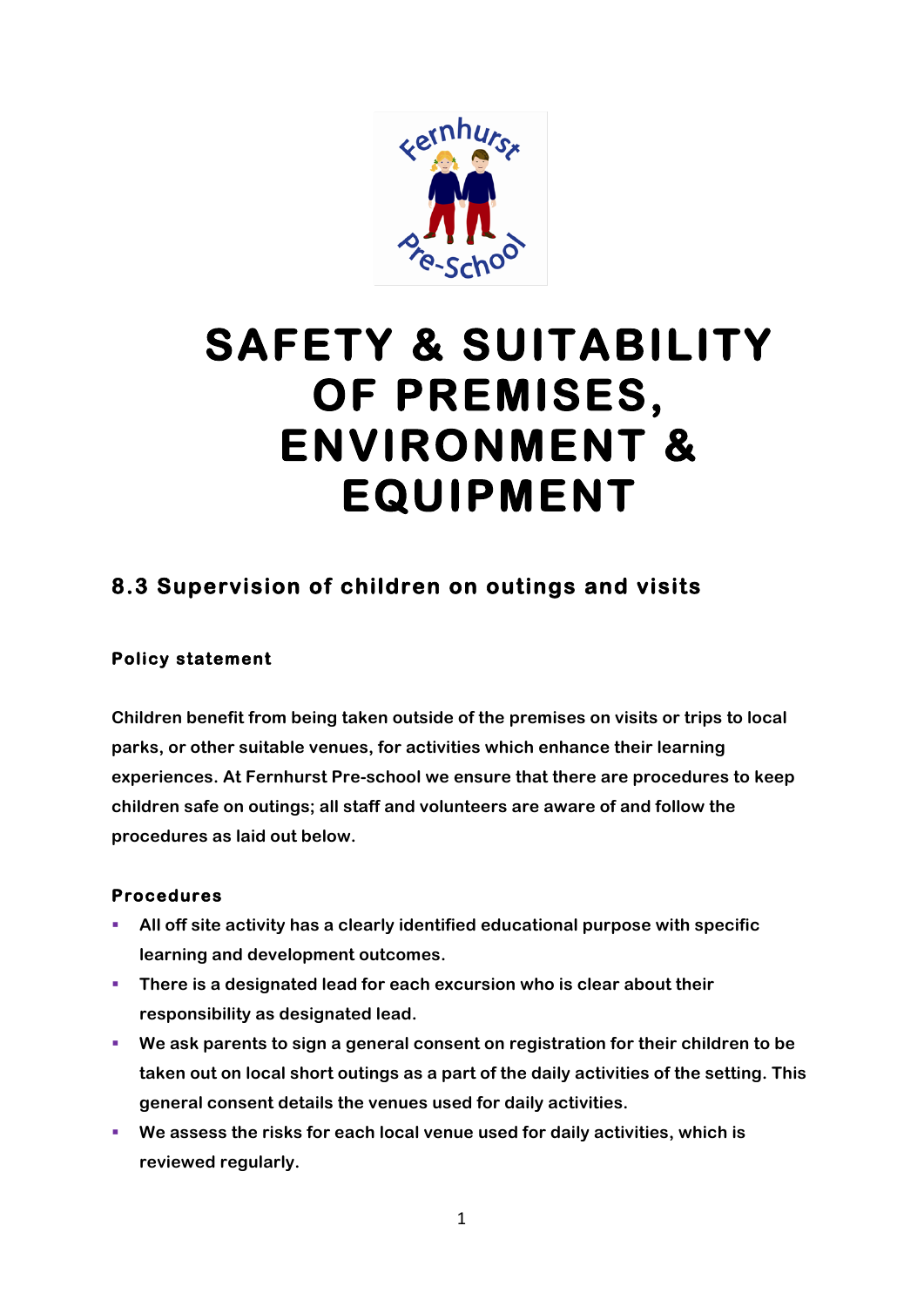- § **We always ask parents to sign specific consent forms before major outings; and the risks are assessed before the outing takes place.**
- § **Our manager and all staff taking part in the outing sign off every risk assessment.**
- § **Children with allergies or other specific needs have a separate risk assessment completed i.e. child with allergies visiting a supermarket.**
- § **An excursion will not go ahead if concerns are raised about its viability at any point.**
- § **A separate Forest School risk assessment is conducted and Forest School standard procedures are followed at all times. The designated lead has training as a Forest School practitioner.**
- § **Any written outing risk assessments are made available for parents to see.**
- § **Our adult to child ratio is high, normally one adult to three children, depending on their age, sensibility and the type of venue, as well as how it is to be reached.**
- Named children are assigned to individual staff member to ensure that each child **is well supervised, that no child goes astray and that there is no unauthorised access to children. We ensure that all children on the outing are well supervised, that no child goes astray and that there is no unauthorised access to children.**
- Staff frequently count their designated children and ensure hands are held when **on the street and crossing the road.**
- § **Parents who accompany us on outings are responsible for their own child only. Where parents have undergone vetting with us as volunteers, they may be included in the adults to child ratio and have children allocated to them.**
- § **Outings are recorded in the back of the register kept in the setting, stating:**
	- **- The date and time of the outing.**
	- **- The venue and mode of transport used.**
	- **- The names of the staff members assigned to each of the children.**
	- **- The time of return.**
- § **We take a mobile phone on outings, as well as supplies of tissues, wipes, spare clothing and nappies, medicines required for individual children, a mini first aid kit, snacks and water. The amount of equipment will vary and be consistent with the venue and the number of children, as well as how long they will be out for. We apply sun cream to children as needed and ensure they are dressed appropriately for the type of outing and weather conditions.**
- We take a list of children with us with contact numbers of parents/carers, as well **as an accident forms and a copy of our Missing Child Policy.**